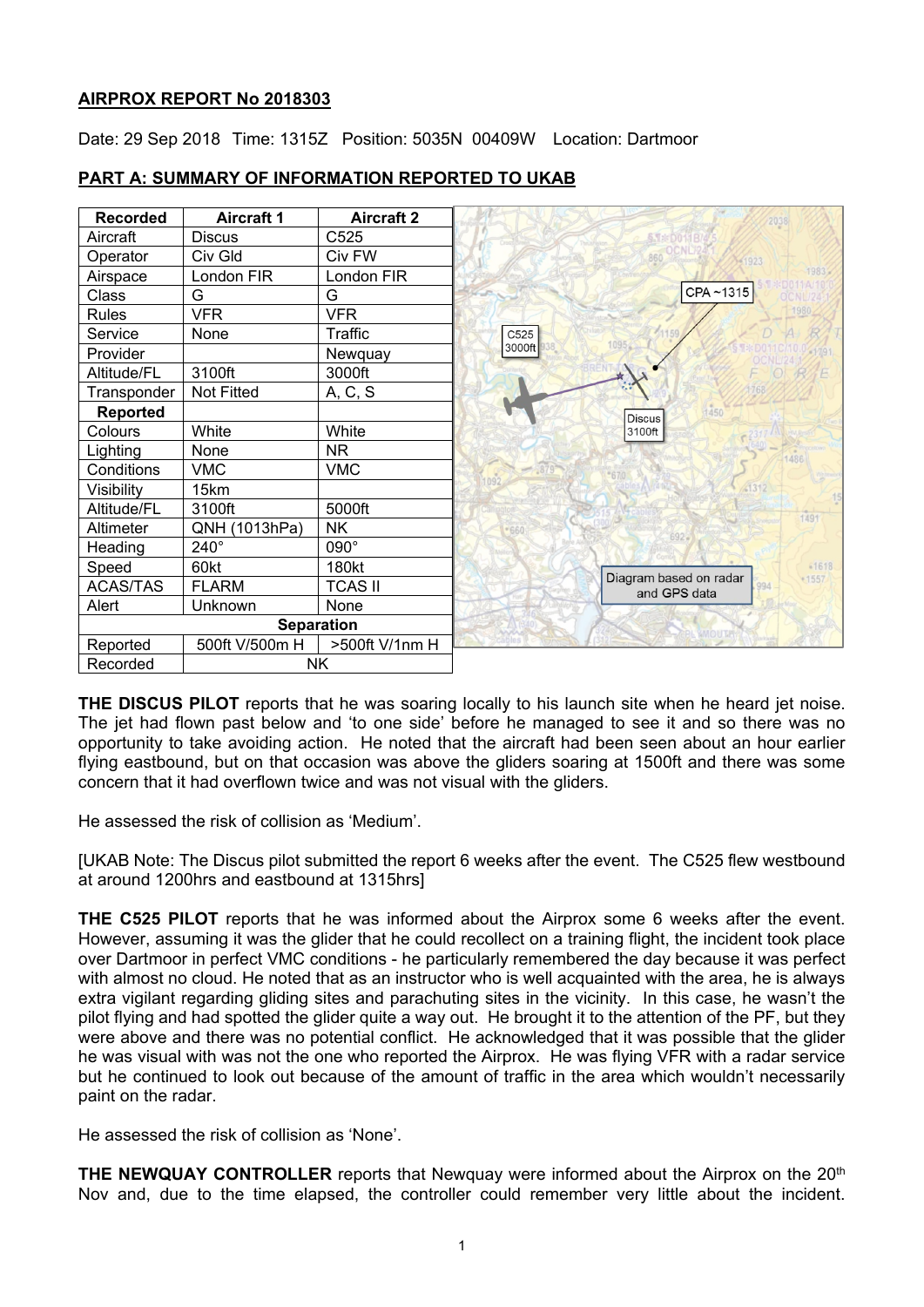Furthermore, the radar recordings had been overwritten and so were not available for inspection. The glider pilot did phone Newquay ATC but did not mention that he would be filing an Airprox; to the assistant who took the call he seemed to just want a general chat about Newquay and its traffic. Had he mentioned at that time that he intended to report an Airprox, appropriate action would have been taken to preserve the radar data.

#### **Factual Background**

The weather at Newquay was recorded as follows:

METAR EGHQ 291250Z 08005KT 9999 FEW032 15/08 Q1027

Although the Newquay radar was not available, the NATS radar did show the C525 on his transit. The radar is showing the C525 at FL026, the LON QNH was 1027hPa, giving a 378ft difference and putting the C525 at 3000ft. The gliders could not be seen on the NATS radar.



Figure 1: 1315:01 Brent TOR glider site marked by the white cross

## **Analysis and Investigation**

## **UKAB Secretariat**

 $\overline{a}$ 

The Discus and C525 pilots shared an equal responsibility for collision avoidance and not to operate in such proximity to other aircraft as to create a collision hazard<sup>1</sup>. If the incident geometry is considered as head-on or nearly so then both pilots were required to turn to the right<sup>2</sup>. If the incident geometry is considered as converging then the C525 pilot was required to give way to the glider[3](#page-1-2).

## **Occurrence Investigation**

Newquay ATC provided an ATC Unit Investigation report - although the Newquay radar was not available for the Newquay investigation, the flight progress strips (FPS) and RT recordings were. The C525 arrived at Newquay at 1209hrs to carry out a training detail. The Tower FPS recorded that the C525 departed at 1306, requesting a cruise altitude of 3000ft and was transferred to Newquay Radar at 1307. At 1307:24 the C525 pilot checked in on frequency and requested, and was given, a Traffic Service. Minimum Sector Altitude (MSA) within 25nm of Newquay is 3000ft so there was no reduction in service and Traffic Information was given on various contacts operating

<span id="page-1-0"></span><sup>1</sup> SERA.3205 Proximity. MAA RA 2307 paragraphs 1 and 2.

<span id="page-1-1"></span><sup>2</sup> SERA.3210 Right-of-way (c)(1) Approaching head-on. MAA RA 2307 paragraph 13.

<span id="page-1-2"></span><sup>3</sup> SERA.3210 Right-of-way (c)(2) Converging. MAA RA 2307 paragraph 12.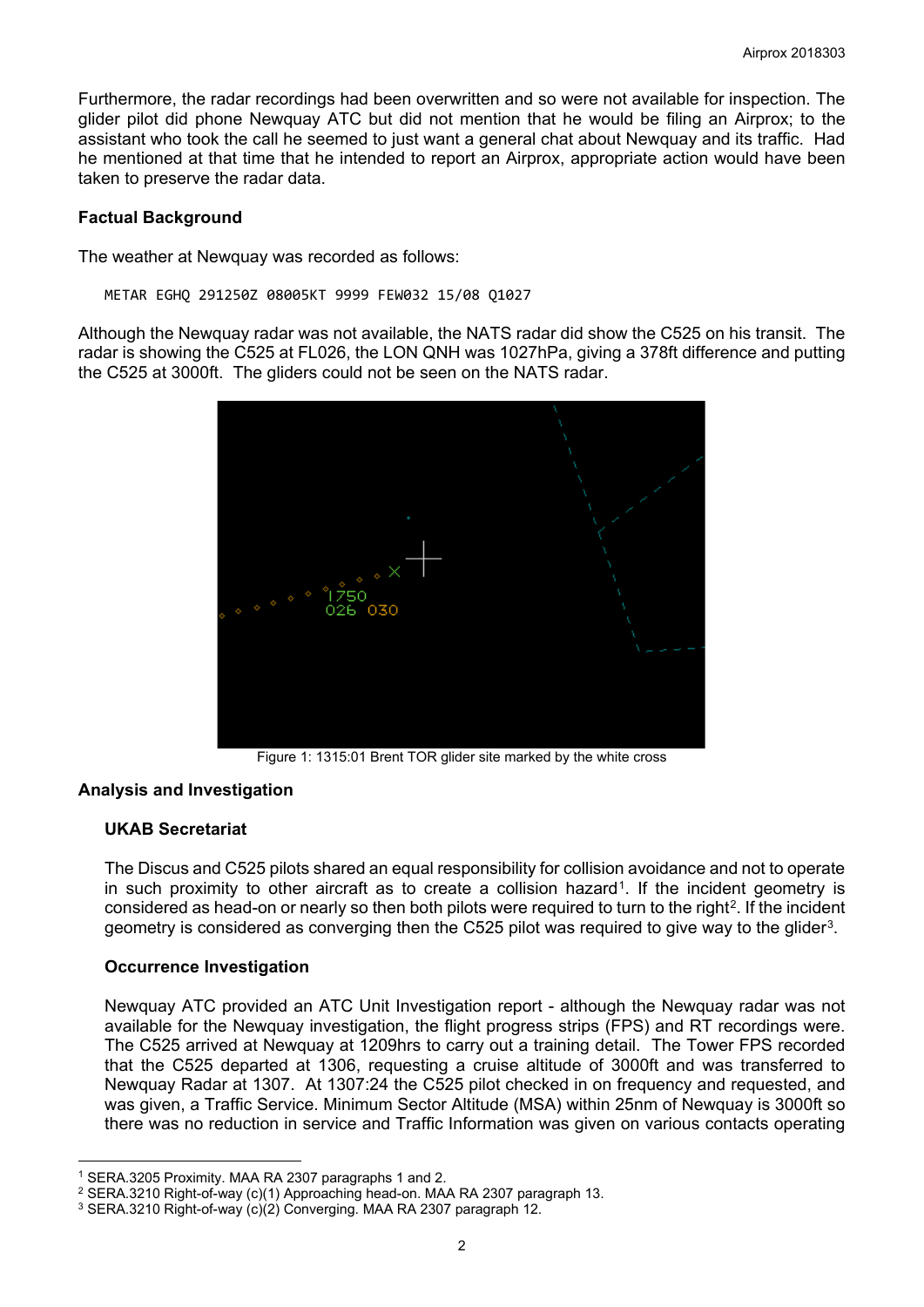to the east of Newquay. Whilst within 25nm of Newquay, the controller initiated the handover for transfer of the flight to Exeter ATC. Having ascertained the route of the aircraft in respect to the Dartmoor danger areas (D011A, B, C), which were not active, Exeter issued a squawk and frequency. Before the controller could pass the squawk and frequency and transfer the C525 to Exeter, they become involved in several calls from other aircraft. Now beyond 25nm from Newquay, where the MSA is 3400ft, the Traffic Service should have been reduced with a warning of limited Traffic Information due to radar coverage; however, due to RT loading the controller was not able to do this. As soon as there was a gap in the radio traffic, the controller passed the Exeter squawk to the C525 pilot. Again, other radio calls delayed the transfer of the aircraft to Exeter's frequency, and at 1315:45 the transfer was concluded.

Given the level of the gliding traffic, its range from Newquay, the limited reflection characteristics of composite gliders, the lack of a functioning transponder and their small radar cross section it is extremely unlikely that the reporting glider was displayed to the Newquay Radar controller.

CAP744 UK Flight Information services states that under a Traffic Service

*'The controller shall pass traffic information on relevant traffic, and shall update the traffic information if it continues to constitute a definite hazard, or if requested by the pilot. However, high controller workload and RTF loading may reduce the ability of the controller to pass traffic information, and the timeliness of such information'*

#### **Comments**

#### **BGA**

It is unfortunate that the delay in reporting this Airprox meant that some relevant data was not available. Timely and accurate reporting is essential to support proper investigation whilst memories are fresh. However, the radar data confirms that the C525 flew overhead the promulgated launch site for Brent Tor just above the chart-marked maximum winch launch height. By good fortune the separation in this incident was adequate; however, the risks of collision with a glider are significant when routing close to or overhead gliding sites.

#### **Summary**

An Airprox was reported when a Discus and a C525 flew into proximity overhead Dartmoor at 1315hrs on Saturday 29<sup>th</sup> September 2018. Both pilots were operating under VFR in VMC, the glider pilot was not in receipt of an ATS and the C525 pilot was in receipt of a Traffic Service from Newquay.

#### **PART B: SUMMARY OF THE BOARD'S DISCUSSIONS**

Information available consisted of reports from both pilots, transcripts of the relevant R/T frequencies, radar photographs/video recordings, reports from the air traffic controllers involved and reports from the appropriate ATC and operating authorities.

The Board first looked at the actions of the C525 pilot. He had requested a Traffic Service from ATC and, at 3000ft, was above most GA transits (typically 1000-2000ft) which provided some mitigation against mid-air collision risk. That being said, although he was flying above the Brent Tor glider site maximum winch-launch height, some members wondered whether he had been aware of its location and, if so, whether he could have avoided the site laterally rather than flying directly in the overhead. In this respect, glider members commented that gliders often use the overhead to climb and so it is an area where gliders are very likely to be encountered. There followed a debate about how much to avoid a glider site by, with members noting that the C525 pilot was 100ft above the promulgated winchlaunch maximum height. Although this met the guidance for avoiding gliding sites and winch-launch maxima, members agreed that it would have been good airmanship to have ensured a greater buffer. That being said, it was pointed out that the Airprox wasn't in the glider site overhead anyway, but was to the southwest. Furthermore, the glider pilot had reported that there were multiple gliders airborne in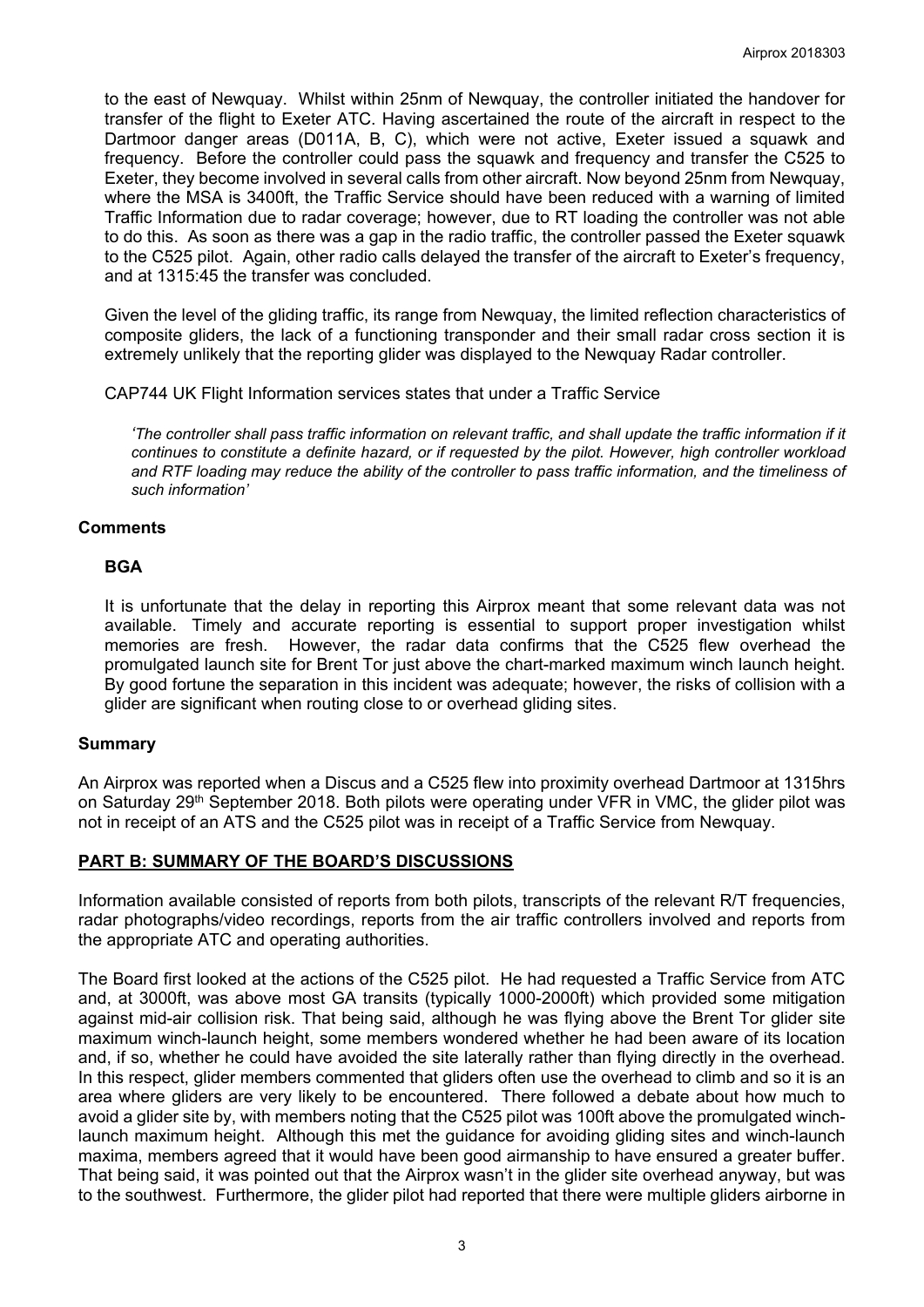the vicinity and so it was less than clear that avoiding overflying the glider site itself would have made a significant difference. The Board noted that C525 pilot was reporting some time after the event, and had recalled seeing the glider below him. In contrast, the glider pilot reported that he was above the C525. The Board were uncertain as to whether the C525 pilot had mis-remembered, had seen the glider earlier when it was still below and climbing, or whether he had seen a different glider. In the end members thought that he had probably seen a different glider.

Turning to the glider pilot, the Board noted that the delay in his reporting the incident had resulted in a loss of information from the other parties and Board members commented that had he mentioned the Airprox to Newquay ATC when he telephoned them later that day, they would have set the process in motion for preserving their radar data. Noting that the direction of the C525 was incorrectly reported, and that the glider pilot had stated that he had not seen the C525 until it had flown past below, some members wondered whether the glider pilot had also mis-remembered the incident at least in some part, and whether the report was coloured by concern that the C525 may have flown through their overhead below the winch-launch height rather than a specific concern about proximity. Nevertheless, a comparison of the NATS radar recording<sup>[4](#page-3-0)</sup> to the glider GPS track data indicated that the two aircraft were probably somewhere in the region of 100ft vertically and 0.3nm horizontally separated. Not being transponder equipped, it was unfortunate that the glider could not be seen on the Newquay radar or picked up by the C525 TCAS II thus negating 2 of the available safety barriers to MAC.

The Board briefly looked at the role of ATC and noted that the time elapsed between the Airprox and its being reported had meant that the Newquay radar recordings were not available. However, members agreed that Newquay ATC had conducted a thorough investigation despite this, and commended them for their pro-active approach to Airprox investigations. Members noted that the controller was working at the limits of his radar coverage in the Brent Tor region, and he probably should have reduced the C525's Traffic Service, but the RT recording indicated that he was very busy at the time. That he didn't give Traffic Information on the glider probably meant that it wasn't showing on his radar because he passed information on other aircraft. Controller members again commented that if the glider had been equipped with a transponder the Newquay controller would have been able to see it and thus provide the C525 pilot with Traffic Information. As it was, without any knowledge of its position, the Board thought that there was little more that the controller could have done.

In determining the cause of the Airprox, it was clear that the glider pilot had not seen the C525 until after it had flown past but the Board debated at some length whether the C525 had seen the glider or not. In the end, given the disparity of height and separation (the C525 pilot had reported 1nm separation), the Board agreed that he probably had not, and that the glider he had seen was not the one he had had the Airprox with. Therefore, then Board agreed that the cause had been effectively a non-sighting by the Discuss pilot (because he had seen the C525 after it had flown past) and probably a non-sighting by the C525 pilot. Turning to the risk, the separation indicated by the GPS and radar data, backed up by the glider pilot's estimate, was such that the Board agreed that although safety had been reduced, there had been no risk of collision; risk Category C.

#### **PART C: ASSESSMENT OF CAUSE AND RISK**

 $\overline{a}$ 

Cause: Effectively a non-sighting by the Discus pilot and probably a non-sighting by the C525 pilot.

Degree of Risk: C.

Safety Barrier Assessment<sup>[5](#page-3-1)</sup>

In assessing the effectiveness of the safety barriers associated with this incident, the Board concluded that the key factors had been that:

<span id="page-3-0"></span><sup>4</sup> Although not used by Newquay, the NATS radars were available to the UKAB but only the C525 could be seen.

<span id="page-3-1"></span><sup>5</sup> The UK Airprox Board scheme for assessing the Availability, Functionality and Effectiveness of safety barriers can be found on the [UKAB Website.](http://www.airproxboard.org.uk/Learn-more/Airprox-Barrier-Assessment/)